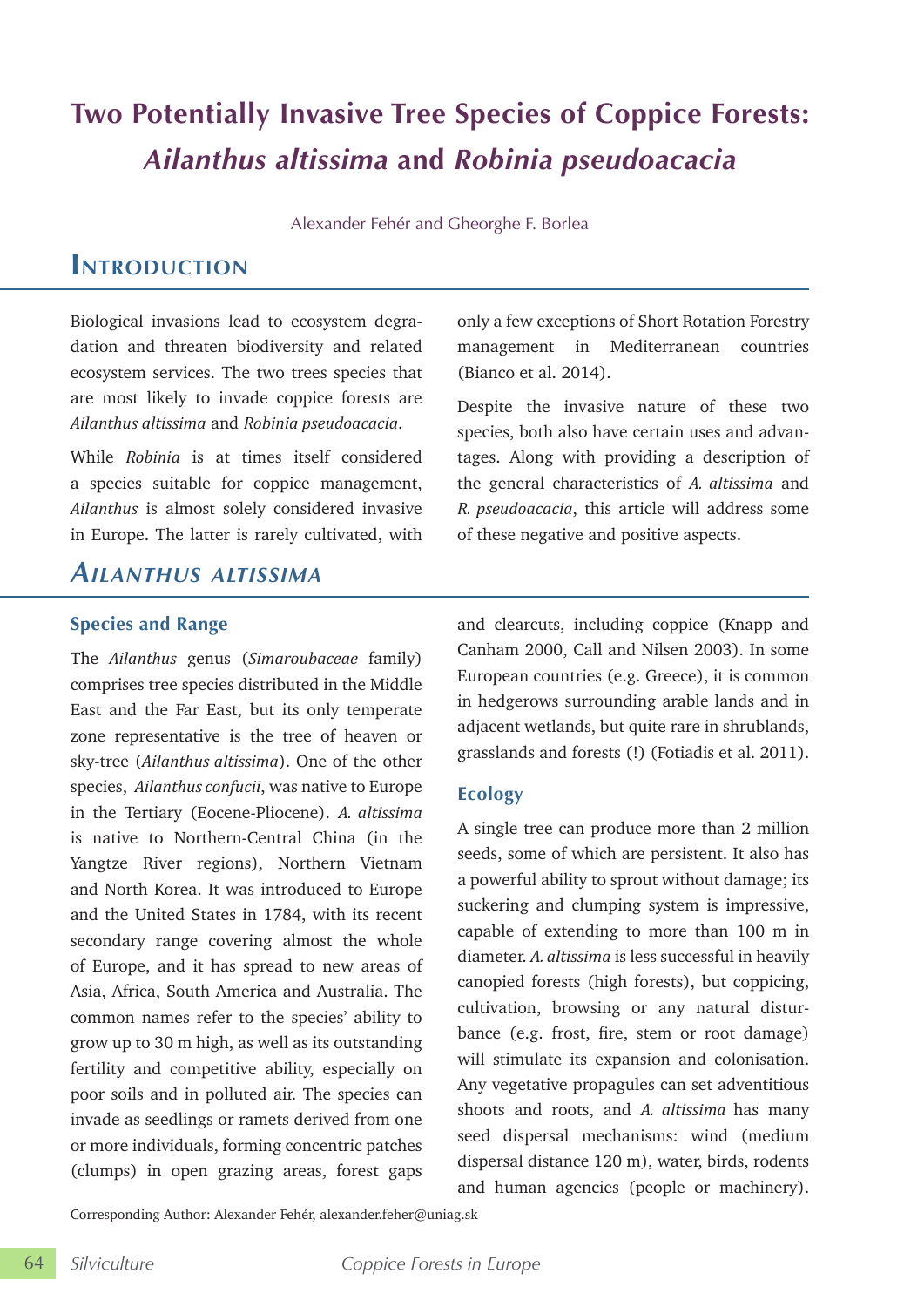The species can tolerate pollution and poor site conditions, being indifferent to soil fertility, and it can adapt to a broad range of natural and artificial soils, including barren rocky layers, sandy or clay loams, dry calcareous and shallow soils, artificial deposits of gravel, sand and other materials, saline soils (roots can be submerged in sea water), as well as acidic and alkaline soils. It can withstand conditions in most urban and industrial areas, but it is sensitive to ozone (Gravano et al. 2003).

It has a large ring-porous wood structure with which water is rapidly transferred from its roots to its leaves and, conversely, it can reduce transpiration on hot days by summer branch drop (Kowarik 1983, Harris 1983, Lepart et al. 1991). It effectively reduces water loss by stomatal closure and lowered root hydraulic conductance (Trifilo et al. 2004). Two-year-old seedlings develop coarse, lateral, unbranched and widely spreading roots up to 2 m long. *A. altissima* is classified as a shade-intolerant, early successional species (Knapp and Canham, 2000). Delayed hard frosts may cause injury to young plants and to the upper shoots of older plants; however, it can survive temperatures as low as -35 °C. The tree has allelopathic properties in bark extracts, leaves, and seeds etc. due to flavonoid substances such as acacetin, apagenin etc. (Udvardy 2008). The direct influence of secondary metabolites of *Ailanthus* on biodiversity in natural ecosystems has been questioned by Mihoc et al. (2015).



Figure 1. Canopied, uncut coppice forest (left), and *A. altissima* growing in a clearing (right), Bábsky Les, Slovakia (Photo: Fehér 2015)

The forest understoreys of *A. altissima* are usually species-poor and rather cosmopolitan in character; its root sucker density negatively correlates with floristic richness (e.g. in France: Motard et al. 2011).

No significant natural enemies are known for *A. altissima*, but mistletoe (*Viscum album*) can cause its death. A rare decline in *Ailanthus altissima* was reported from Styria (Austria), where both older (35 year-old) and young trees were infected with agricultural soil microfungi (*Verticillium* sp., *Phomopsis ailanthi, Nectria coccinea, Fusarium* sp. and *Verticillium* sp.), causing dieback of branches in the upper crown, with bark necroses extending down the stem (Maschek and Halmschlager 2018).

### **Case Study**

#### Description

In our case study, the invasive behaviour of *A. altissima* was studied after making clearings in an aged oak-hornbeam coppice forest in Bábsky les (Slovakia) in 2015 and 2016. Each of the three sample plots measured  $400 \text{ m}^2$ :

A : clearing made in 2006,

B : clearing made in 2014, and

C : canopied coppice forest in process of aging at present – the uncut control (Fig. 1).

### **Observations**

The herb layer of the two studied clearings (A and B) was dominated by nitrophilous species, with *Sambucus ebulus* and *Galium aparine* together forming almost 100% cover.

After spontaneously invading, *A. altissima* outcompeted the native apophytic and synanthropic forest species through allelopathy and nitrogen accumulation, dramatically changing the species composition. In **area A**, the phytocoenological relevée had the highest abundance of the following species: *A. altissima, Sambucus ebulus, Galium aparine, Geum urbanum,*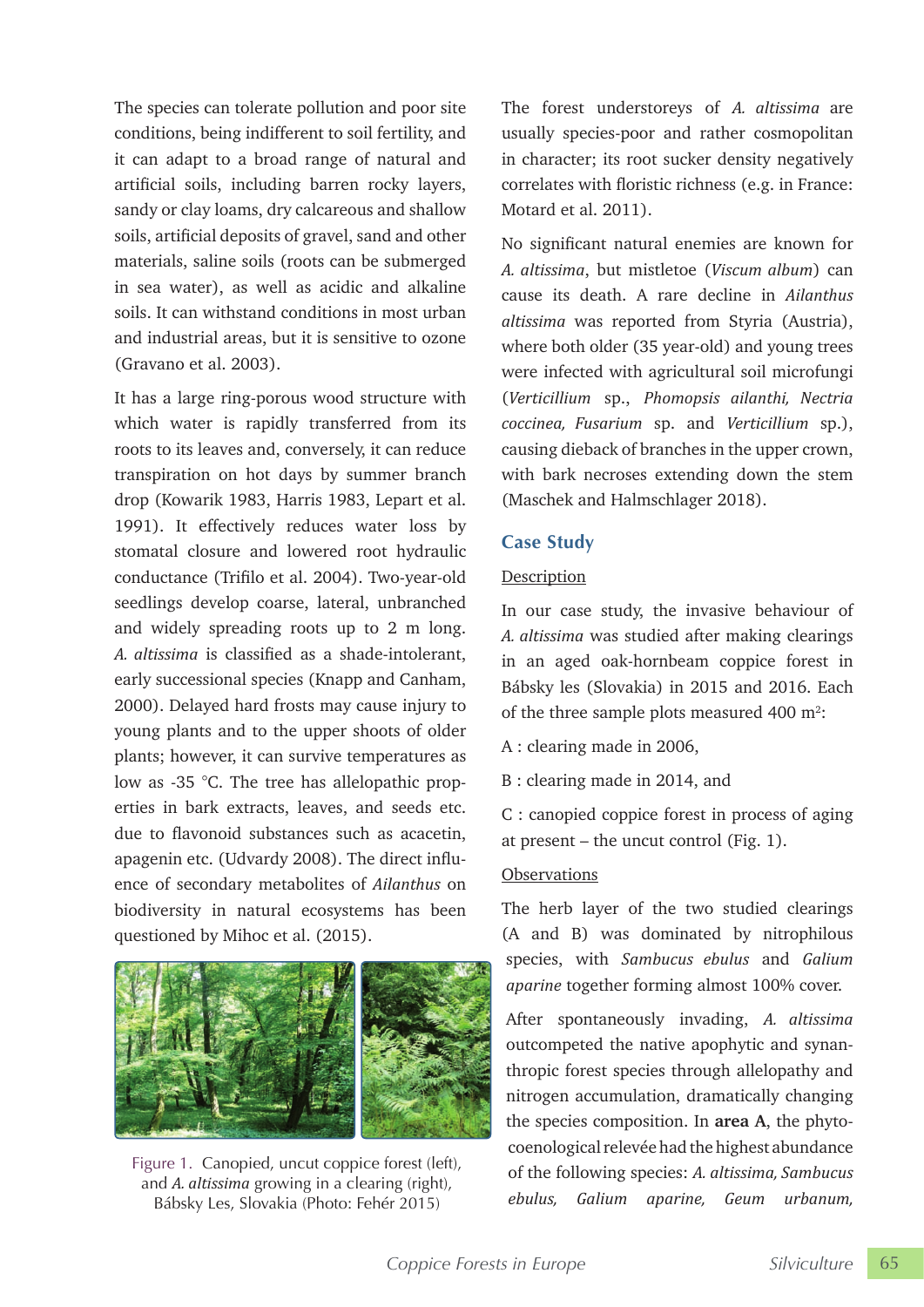*Mercurialis perennis, Pulmonaria officinalis* and *Urtica dioica*. In **area B**, most abundant were *A. altissima, Quercus cerris, Carpinus betulus, Galium odoratum* and *M. perennis*, while in **area C** *Q. cerris* and *Acer campestre* were dominant. The behaviour of different species depended on the nature of the competition. In **area B**, *M. perennis* had a different seasonal optimum than *A. altissima*; *S. ebulus* (when simultaneously cut with *A. altissima*) re-grew more quickly than *A. altissima* but *G. aparine* and *Bromus benekenii*  disappeared under dominant *A. altissima*. In **area A**, *Hedera helix* and *Clematis vitalba* spread, but *Melica uniflora* and *G. aparine* disappeared when *A. altissima* dominated (Fehér et al. 2017, unpubl.). Plant communities of clearings in the same forests were also studied by Pilková (2014), who related the species composition to different environmental conditions of water, nutrients, light, continentality, soil reaction and temperature (Fig. 2).

#### Management

To control *A. altissima* is quite problematic: for example, prescribed fire during the dormant season had a limited impact on its distribution (Rebbeck et al. 2017). Short-term mechanical and chemical treatment combinations did not reduce the number of resprouts over a five year period, although resprout biomass was reduced. Nevertheless, the long-term control of A. *altissima* resprouting was efficient, mainly as a result of reduced above-ground and belowground growth; cutting alone, however, did not reduce it significantly. Some herbicides can be used to treat *A. altissima* but the required effect is poor (http://rvm.cas.psu.edu). The best control strategy is repeated and combined mechanical-chemical treatment.

#### **Conclusion**

We can conclude that the presence of *Ailanthus altissima* in forests influences the species composition and structure of ecosystems, as



Figure 2. Occurrence of *Ailanthus altissima* is interrelated with nutrients and light (Pilková 2014, modified by Fehér). Ellenberg values: V - water, Ž - nutrients, S - light, K - continentality, pH - soil reaction, T - temperature

well as the services provided by them. Sladonja et al. (2015) have carried out a detailed assessment of the disadvantages and advantages of the species: In terms of potential biological threat, *A. altissima* has a high invasive potential (fast growth and regeneration, allelopathy, high resistance to pollution and tolerates a wide range of environmental conditions), causes a decrease of biodiversity (i.e. replaces natural flora), is toxic and causes allergic reactions and dermatitis. On the other hand, it can provide certain ecosystem services, such as provisional services (pharmaceutical use, honey production, timber, paper, essential oils etc.), regulating services (erosion control, land reclamation etc.), cultural services (ornamental use, shade etc.) and supporting services (nutrient cycling, soil formation etc.). The extract from *A. altissima* is an antioxidant, antimicrobial and phytotoxic, having anticancer properties and is source of ailanthone (quassinoids), which has potential in treating malaria, HIV etc.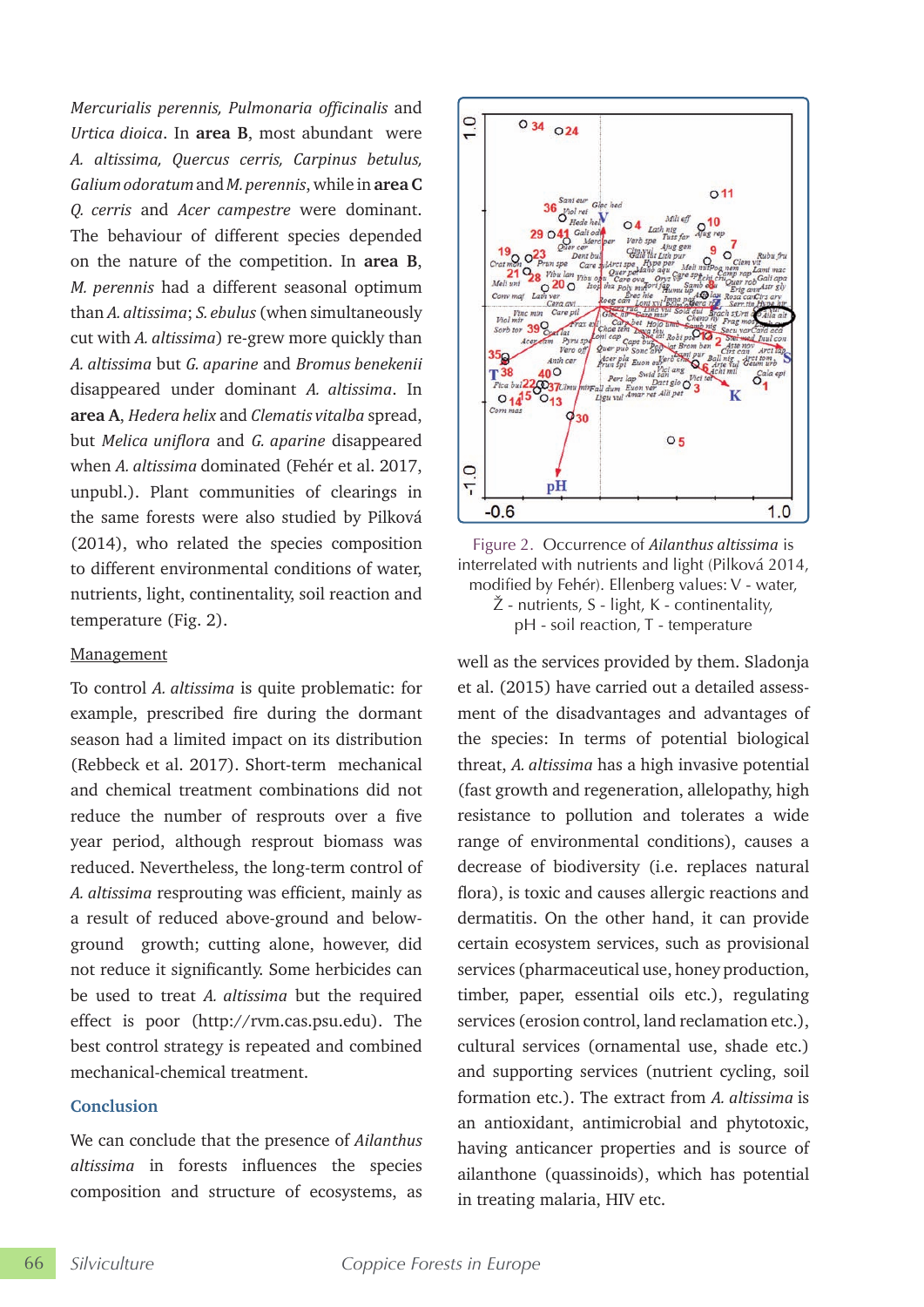# *ROBiniA PsEuDOACACiA*

## **Species and Range**

The second invasive plant, black locust (*Robinia pseudoacacia*), belongs to the family *Fabaceae*. Approximately 20 species of *Robinia* are known in North and Central America, the majority being shrubs. The *Robinia* genus was present in geohistorical Europe (Eocene-Miocene) (Keeler 1990). *R. pseudoacacia* is native to the Eastern part of North America where it has a patchy distribution, the most important being in the Appalachian Mountains (Cierjacks et al. 2013). It has become common in many parts of the world, including almost the whole of Europe (mainly Central and South-East), Asia, North and South Africa, South America, Australia and New Zealand. There are more than 3 million ha of plantations worldwide (Hanover et al. 1991). In Europe, other species of the genus are quite rare (e.g. *R. viscosa* and *R. hispida*).

# **Ecology**

*R. pseudoacacia* is a tree that can reach over 30 m in height and can live for well over 200 years. The root system is strong and produces suckers with root nodules that can fix nitrogen (at c. 30 kg of N year<sup>1</sup> ha<sup>-1</sup>) and it can adapt well to the local soil conditions. The species grows well on sand dunes and alkaline soils and tolerates drought, but cannot survive in anaerobic soils with stagnant water. Although young plants can tolerate shade, older trees require light.



Figure 4. *R. pseudoacacia* coppice a few years after the selection of stems, Romania (Photo: Fehér 2015)



Figure 3. *Robinia pseudoacacia* coppice stand, Slovakia (Photo: Fehér 2015)

Seeds remain on the tree for a long time (even until the following year) and a single individual can produce 15.000-17.000 seeds per year. Seed production increases exponentially with age; a 50-year-old stand can produce 1 billion seeds ha<sup>-1</sup> year<sup>-1</sup>. The seeds are dispersed by wind and endozoochory. Germination is limited by a hard episperm, so that only a portion of the current year's seed may germinate annually; seeds in the soil seed bank can remain viable for over 40 years (Bartha et al. 2008). Abiotic factors, such as low temperature, can damage the seed perisperm and may limit seed germination. Young seedlings can grow up to 1 m tall in the first year; flowering occurs after five years. Vegetative propagation is sometimes dominant, arising either from the stem or root suckers. Its "rope-like roots" can be as long as 20 m. Due to this excellent vegetative propensity, coppicing is the most common form of management (Fig. 3 & 4).

#### Alliances

Stands of *R. pseudoacacia* are usually monodominant, but mixed forests are formed when they invade other forests (eg. oak forests, Fig. 5). The ground flora of *Robinia* forest is rich in nitrophilous plants, such as *Chelidonium majus, Ballota nigra* and *G. aparine*. Within the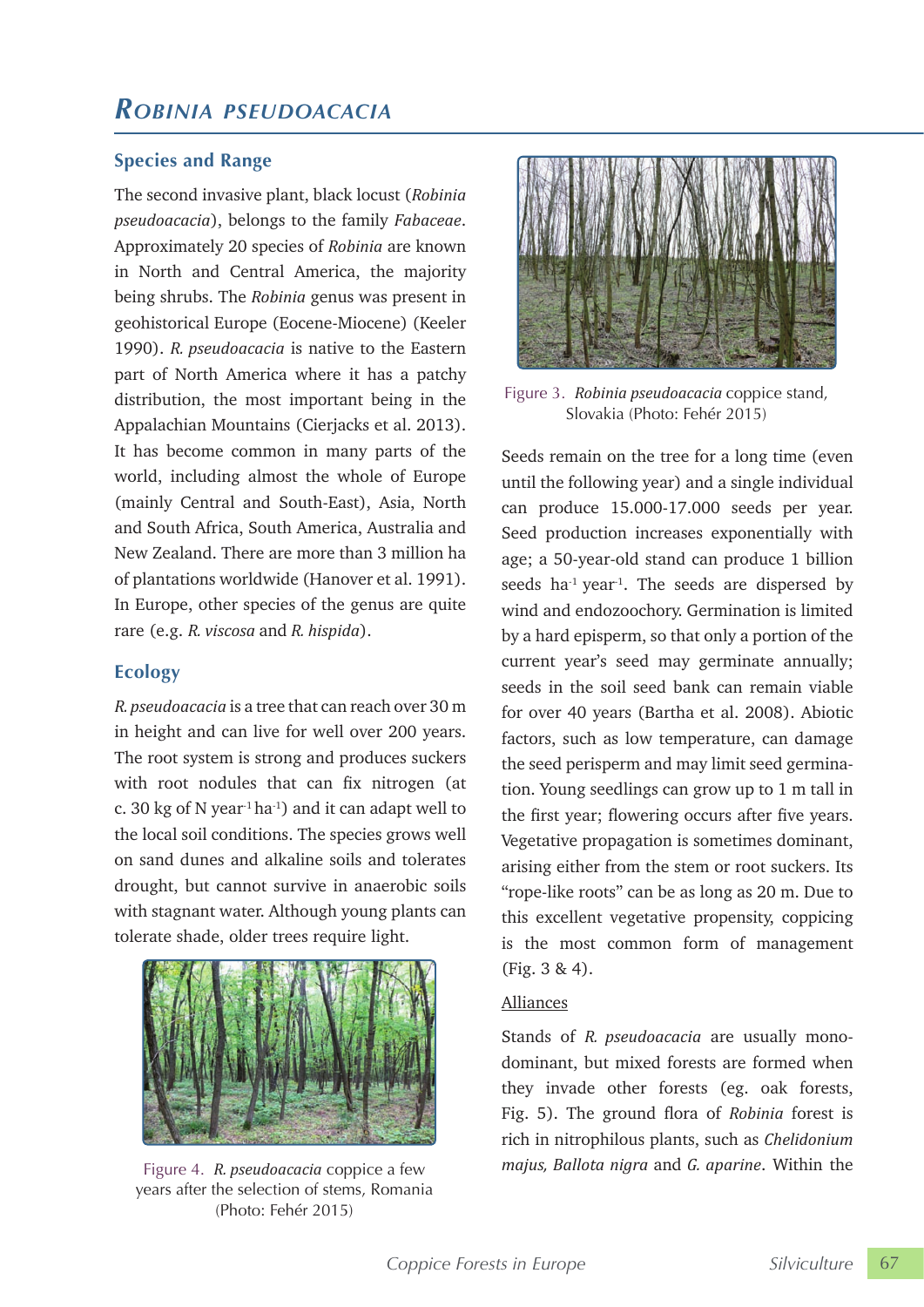

Figure 5. Mixed aged oak-horbeam coppice forest invaded by *R. pseudoacacia*, Slovakia (Photo: Fehér 2010)

*Rhamno-Prunetea* class we can distinguish three alliances with *R. pseudoacacia*:

1. *Chelidonio majoris-Robinion pseudoacaciae*  monodominant mesic groves with a well developed shrub layer and the associations *Chelidonio majoris-Robinietum pseudoacaciae* and *Poa nemoralis-Robinietum pseudoacaciae*;

2. *Balloto nigrae-Robinion pseudoacaciae* woodlands in dry, sandy habitats with grass-dominated herb layers and the association *Arrhenathero elatioris-Robinietum pseudoacaciae* and

3. *Euphorbio cyparissiae-Robinion pseudoacaciae* stands on dry shallow soils, with the association *Melico transsilvanicae-Robinietum pseudoacaciae* (Chytrý 2013).

### **Distribution, Management & Use in Europe**

In Europe, the best ecological conditions for *R. pseudoacacia* are in the Central-East, due to its continentality. Most production of black locust is in Hungary, where it covers 22-24 % of all forests (two-thirds of which are of coppice origin). About 50 years ago, Hungary had more black locust forests than all other European countries put together (Frank et al. 2017; "Hungary" report in Chapter 6 of this volume).

The new Hungarian forest act (Act 2009 XXXVII) allows for the coppicing of black locust. Different technologies are used, such as afforestation with deep loosening, trenching or deep ploughing, or semi-natural reforestation with root suckers and man-made reforestation using deep loosening or complete soil preparation (Frank et al. 2017). Rarely, the trees are also pollarded (e.g. Slovakia, Fig. 6). In Hungary, the tree is often defined as a national treasure or cultural heritage ("Hungaricum") and the majority of foresters and the local population disagree with the dominant European perception of an "invasive plant to be removed". The Hungarian understanding of the species is exemplified by the following statement: "The economic viability of biomass production by black locust has been debated many times ... but established in a multi-purpose, ecocycle-based agricultural system where its invasive character is carefully controlled and its usefulness is fully utilised (applying even clone selection for siteadaptation and best possible performance), both environmental sustainability and profitability should be guaranteed." (Némethy et al. 2017). In other Central and Eastern European countries (Slovakia, Romania etc.) new plantations are rarely established, but old plantations are maintained. A very productive variety with distinct features was described in Southern Romania. The profitability of black locust as short rotation coppice can be questionable (Stolarski et al. 2017) but it can be ecologically and environmentally attractive in previous mining and agricultural areas (Carl et al. 2017).



Figure 6. Pollarded *Robinia pseudoacacia* trees along a lane, Slovakia (Photo: Fehér 2010)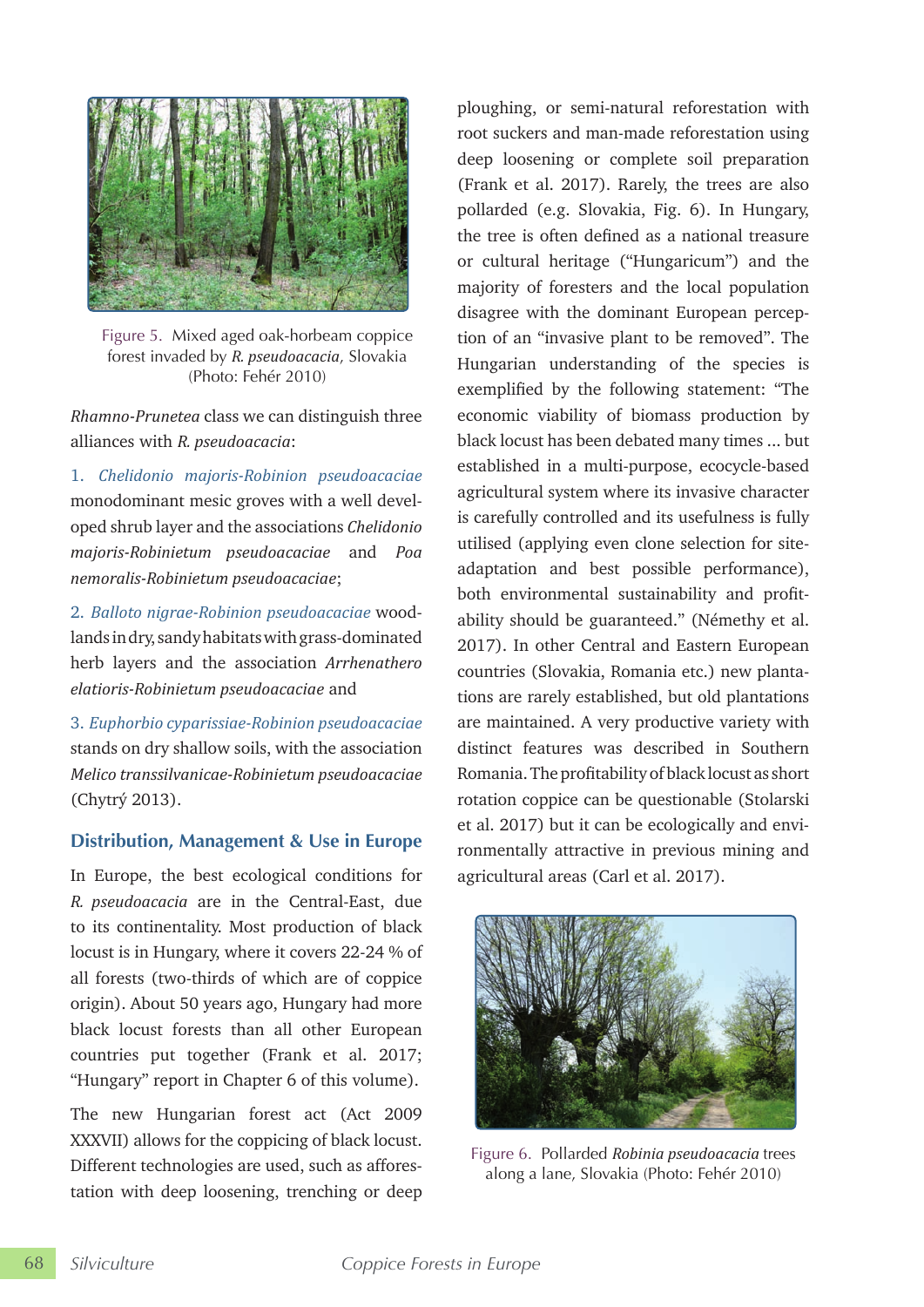In the rest of Europe, *Robinia* is not planted, or only rarely, for example to limit soil erosion on sand dunes and hill slopes. The species is one of the most important melliferous trees (half of the Hungarian honey production originates from the black locust) and it produces excellent fuelwood, garden furniture and raw material for pulp. It can be important for soil improvement and N fixation, and for the phytoremediation of heavy metals and polycyclic aromatic hydrocarbons. Forests create shelter for wildlife, and parts of the plant can be eaten. The fresh flowers, for example, were traditionally consumed in Hungary, Slovakia and Romania, and sometimes still are today. The seeds are likely edible as well, although some authors label them as

# **Discussion**

It is challenging to compare the invasive competition of *A. altissima* with *R. pseudoacacia*. Although *R. pseudoacacia* originally arrived earlier than *A. altissima*, the latter was able to spread at a faster rate over a period of 30 years (Radtke et al. 2013). During the coppice cycle of native species, both *Ailanthus* and *Robinia* can invade synchronously and successfully colonise fresh clear-cuts. Coppice management, consisting of repeated clear cuttings every 20-30 years, favours this spread. In the United States, Call (2002) observed that *A. altissima*  and the native *R. pseudoacacia* were frequently found on disturbed sites and presented similar growth and reproductive characteristics, yet each had distinct functional roles, such as allelopathy and nitrogen fixation. *A. altissima*  was the better competitor in mixed plantations; it consistently produced larger above- and below-ground relative yields. Locally, increased disturbances could lead to more opportunities for *A. altissima* to invade and negatively interact with *R. pseudoacacia*, besides replacing the native species.

toxic since most parts of the tree contain toxalbumin and other toxins. Black locust also has medicinal properties (e.g. as an antispasmodic, emollient, diuretic and laxative). *R. pseudoacacia* is fast growing when young and resistant to harmful pests and diseases. It tolerates pollution well, but prevents natural succession processes and reduces local biodiversity. When it colonises an area, it changes the habitat radically through allelopathy, N fixation, altered water balance and shading, etc.) and it is almost impossible to control. The prescribed control strategy is a combination of mechanical and chemical treatments (for a minimum of 3 years), but new seedlings will emerge from the soil seed bank for many years afterwards.

We can conclude that both *A. altissima* and *R. pseudoacacia* are successful invaders that have become naturalised in many temperate regions. They are good competitors in relation to other trees and understory herbs in coppice forests, forest gaps and clear cuts (Tab. 1). They outcompete the local forest vegetation communities protected in NATURA 2000, and have a negative impact on biodiversity. NATURA 2000 habitats that are endangered by invasions of these species include 9170 *Galio-Carpinetum* oak-hornbeam forests, 91G0 Pannonic woods with *Quercus petraea* and *Carpinus betulus* and 91H0 Pannonian woods with *Quercus pubescens* etc. (Viceníková and Polák 2003). In other countries, the occurrence of either *A. altissima* or *R. pseudoacacia* is used as a criterion to assess the state of the NATURA 2000 habitat condition (Polák and Saxa, 2005). Nevertheless, in some European countries black locust is considered important both culturally and economically, and is well accepted and understood to be part of the cultural heritage. Such countries are interested in its future preservation (mainly in Hungary),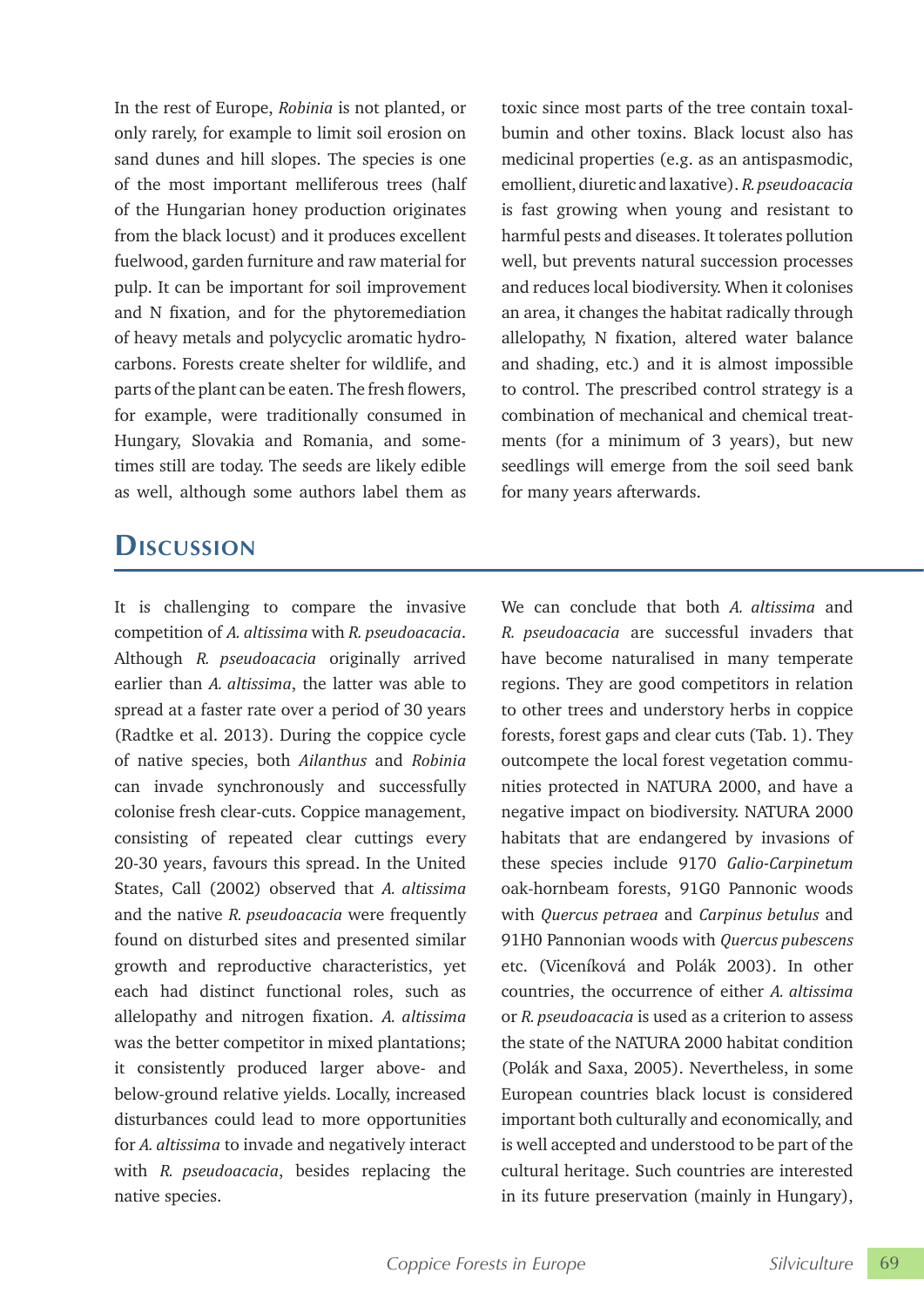| <b>Attributes of invasive behaviour</b>                              | <b>Ailanthus</b><br>altissima | <b>Robinia</b><br>pseudoaccacia |
|----------------------------------------------------------------------|-------------------------------|---------------------------------|
| early flowering maturity                                             | $3-4y$                        | 5y                              |
| flowers are easily pollinated by insects                             | yes                           | yes                             |
| no danger of late frosts                                             | yes                           | yes                             |
| very prolific annual fruiting and sprouting                          | yes                           | yes                             |
| easy propagule dispersion by wind, water, animals, hazards           | yes                           | yes                             |
| successful natural regeneration                                      | yes                           | yes                             |
| rapid rooting and growth                                             | yes                           | yes                             |
| successful vegetative propagation by adventitious buds               | yes                           | yes                             |
| allelopathic substances inhibit growth of other seedlings and herbs  | yes                           | yes                             |
| no important pests and parasites or predators                        | yes                           | yes                             |
| high tolerance of climatic conditions, pollution and infertile soils | yes                           | yes                             |
| seeds preserve their germination ability for a long time             | yes                           | yes                             |
| nitrogen accumulation in the soil                                    | yes                           | yes                             |
| expected life span                                                   | c. $150y$                     | c. $250y$                       |

Table 1. Attributes of invasive behaviour in *Ailanthus altissima* and *Robinia pseudoacacia*

but in others this is debated (eg. Romania, Slovakia). Coppice regimes should take into careful consideration the invasive potential of both species, especially in the continental climates of Central and Eastern Europe.

A positive ecological utilisation of both species is also possible, such as the phytoremediation of soils contaminated by heavy metals (e.g. Cudic et al. 2016).

# **References**

- Bartha, D., Csiszár, Á., Zsigmond, V. 2008. Black locust (Robinia pseudoacacia L.). In Botta-Dukát, Z., Balogh, L. eds., *The most important invasive plants in Hungary*. Institute of Ecology and Botany – Hungarian Academy and Sciences, Vácrátót, pp. 63-76.
- Bianco P., Ciccarese L., Jacomini C., and Pellegrino P. 2014. *Impacts of short rotation forestry plantations on environments and landscape in Mediterranean basin*. Rapporti 196/14. ISPRA – Istituto Superiore per la Protezione e la Ricerca Ambientale, Roma: 115 ISBN 978-88-448-0618-7
- Call L.J. 2002. *Analysis of intraspecific and intraspecific interactions between invasive exostic tree-ofheaven (Aillanthus altissima) and the native black locust (Robinia pseudoaccacia)*. Master thesis, Virginia Polytechnic institute and State University, p 25-32
- Call L. J., Nilsen E. T. 2003. *Analysis of Spatial Patterns and Spatial Association between the Invasive Tree-of-Heaven (Ailanthus altissima) and the Native Black Locust (Robinia pseudoacacia)*. American Midland Naturalist, Vol. 150, No. 1 (Jul., 2003), pp. 1-14
- Carl, C., Biber, P., Landgraf, D., Buras, A., Pretzsch, H. 2017. *Allometric models to predict aboveground woody biomass of black locust (Robinia pseudoacacia L.) in short rotation coppice in provious mining and agricultural areas in Germany.* Forests, 8: 9.
- Chytrý, M. ed. 2013. *Vegetace České republiky 4. Lesní a křovinná vegetace*. Vegetation of the Czech Republic 4. Forest and scrub vegetation. Academia, Praha.
- Cierjacks A, Kowarik I, Joshi J, Hempel S, Ristow M, et al. 2013. *Biological Flora of the British Isles: Robinia pseudoacacia*. Journal of Ecology 101: 1623–1640
- Cudic, V., Stojiljkovic, D., Jovovic, A. 2016. *Phytoremediation potential of wild plants growing on soil contaminated with heavy metals.* Arhiv za Higijenu Rada i Toksikologiju – Archives of Industrial Hygiene and Toxicology, 67: 229-239.